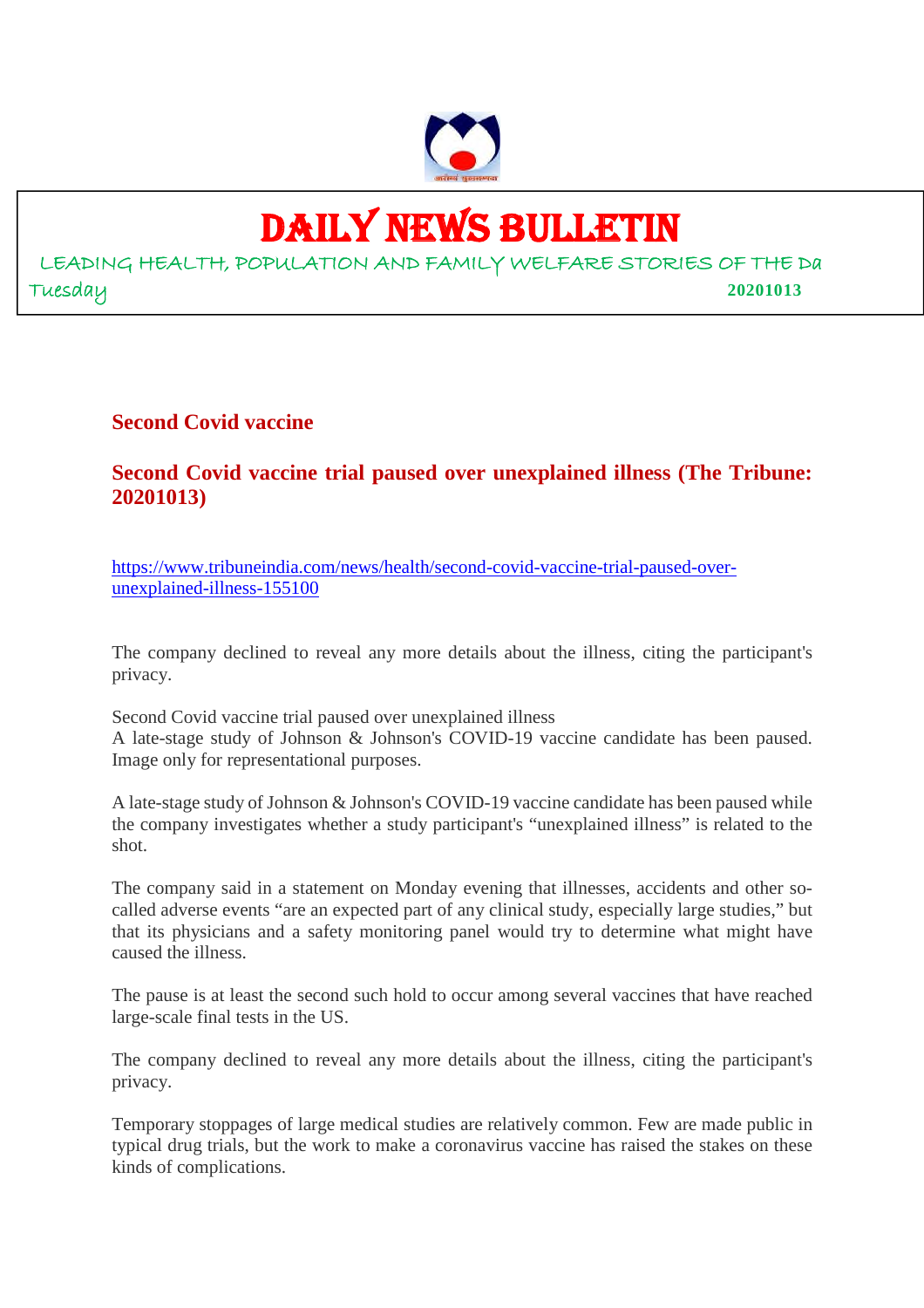Companies are required to investigate any serious or unexpected reaction that occurs during drug testing. Given that such tests are done on tens of thousands of people, some medical problems are a coincidence. In fact, one of the first steps the company said it will take is to determine if the person received the vaccine or a placebo.

The halt was first reported by the health news site STAT.

Final-stage testing of a vaccine made by AstraZeneca and Oxford University remains on hold in the US as officials examine whether an illness in its trial poses a safety risk. That trial was stopped when a woman developed severe neurological symptoms consistent with transverse myelitis, a rare inflammation of the spinal cord, the company has said. That company's testing has restarted elsewhere.

Johnson & Johnson was aiming to enrol 60,000 volunteers to prove if its single-dose approach is safe and protects against the coronavirus. Other vaccine candidates in the US require two shots. —AP

#### **Virus vaccine**

#### **Pfizer modifies protocol for virus vaccine study (The Tribune: 20201013)**

https://www.tribuneindia.com/news/health/pfizer-modifies-protocol-for-virus-vaccine-study-155095

Diversity aimed at providing information on how safe and effective the experimental vaccine is in people of different ages and backgrounds.

Pfizer modifies protocol for virus vaccine study

Drugmaker Pfizer has again modified the protocol for its late-stage study of its vaccine against the new coronavirus, this time to include more young participants. File image.

Drugmaker Pfizer has again modified the protocol for its late-stage study of its vaccine against the new coronavirus, this time to include more young participants.

The company said on Monday that it's received permission from the Food and Drug Administration to include adolescents aged 12 through 15 in its global COVID-19 vaccine study.

New York-based Pfizer originally planned for 30,000 participants, but in September expanded that to 44,000 people. That increase was made to boost diversity in the trial population, specifically by including 16- and 17-year-old teens, as well as stable patients with some common chronic infections: hepatitis B, hepatitis C and HIV.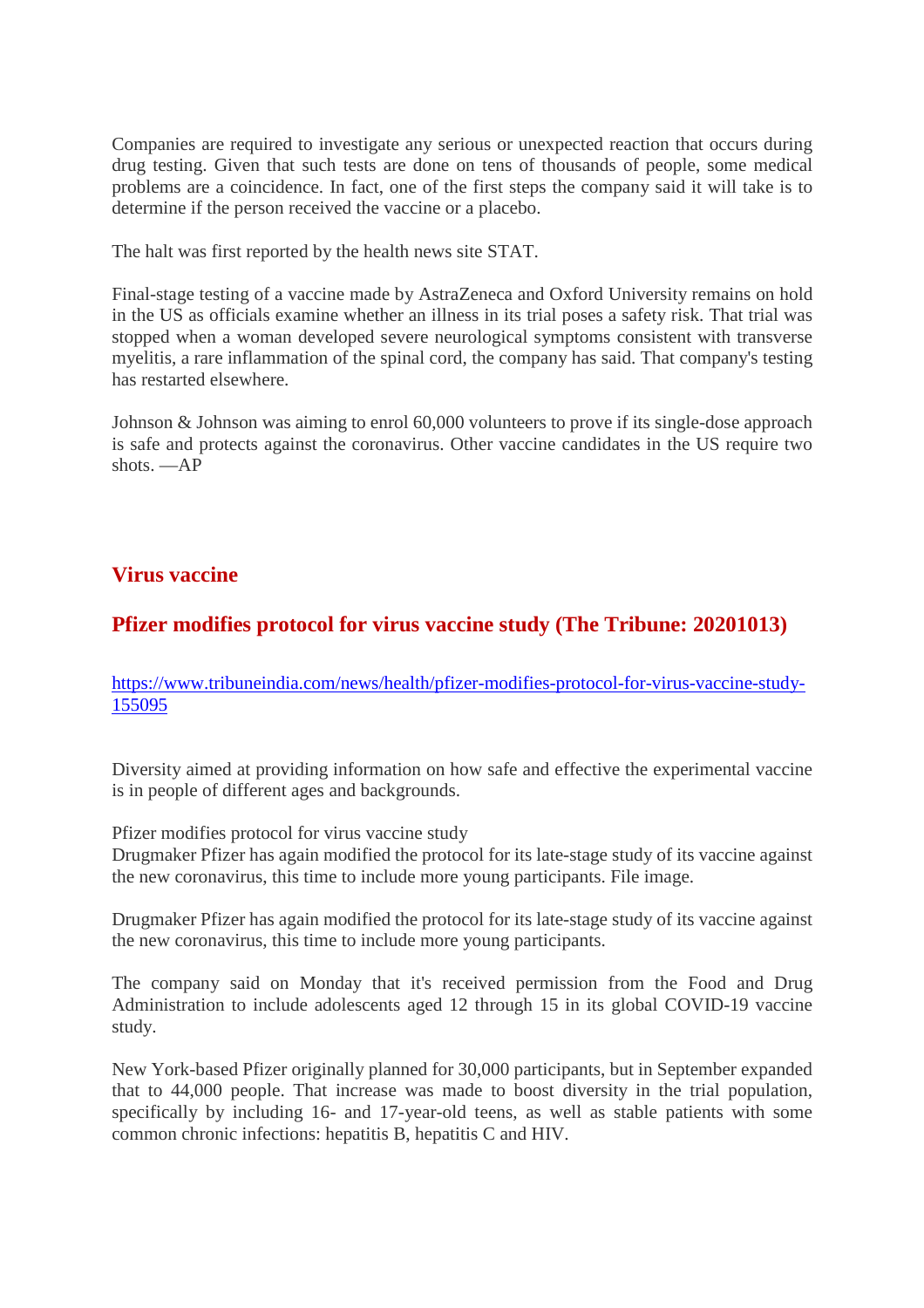Pfizer's trial also includes significant numbers of Hispanic, Black, Asian and Native American participants, plus many people aged 56 through 85. The diversity is aimed at providing information on how safe and effective the experimental vaccine is in people of different ages and backgrounds. AP

#### **Cloth masks**

#### **Cloth masks may protect from viruses only if washed daily: Study (The Tribune: 20201013)**

https://www.tribuneindia.com/news/health/cloth-masks-may-protect-from-viruses-only-ifwashed-daily-study-154715

Cloth masks may protect from viruses only if washed daily: Study Photo for representational purpose only.

Cloth masks may reduce the transmission of viruses such as SARS-CoV-2, which causes COVID-19, only if they are washed daily at high temperatures, according to a study.

"Both cloth masks and surgical masks should be considered 'contaminated' after use," said Professor Raina MacIntyre, from the University of New South Wales in Australia.

"Unlike surgical masks, which are disposed of after use, cloth masks are re-used. While it can be tempting to use the same mask for multiple days in a row, or to give it a quick hand-wash or wipe-over, our research suggests that this increases the risk of contamination," said Maclintyre.

The researchers analysed data from a randomised controlled trial (RCT) they published in 2015.

The latest study, published in the journal BMJ Open, is still the only RCT ever conducted on the efficacy of cloth masks in preventing viral infections, they said.

The researchers did a deep dive into the 2011 data on whether the health workers in their study washed their masks daily, and if so, how they washed their masks.

The team found that if cloth masks were washed in the hospital laundry, they were as effective as a surgical mask.

Given the study was conducted over five years ago, the researchers did not test for SARS-CoV-2.

Instead, they included common respiratory pathogens such as influenza, rhinoviruses and seasonal coronaviruses in their analysis.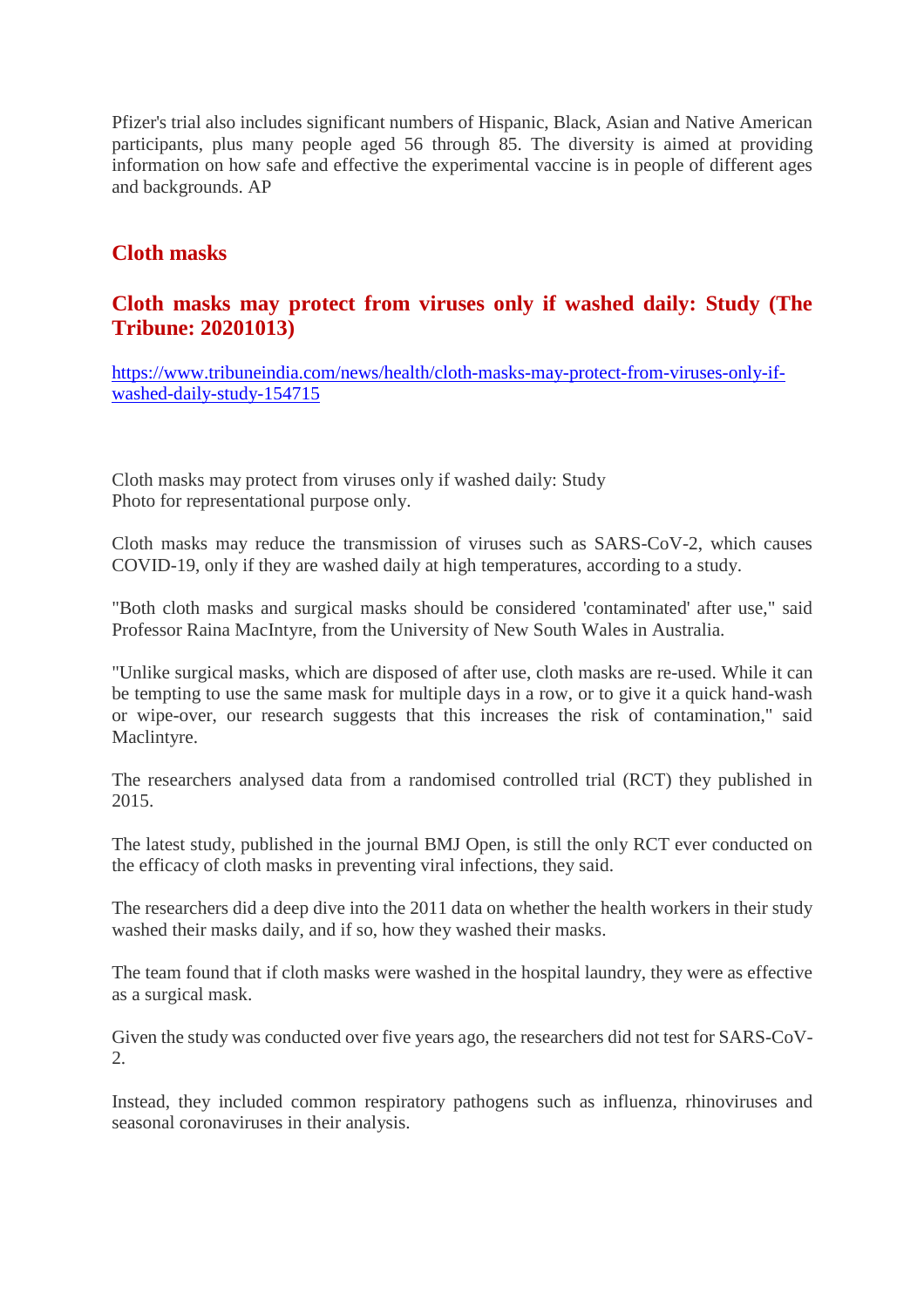It is based on self-reported washing data and was conducted by health workers in high risk wards in a healthcare setting.

"While someone from the general public wearing a cloth mask is unlikely to come into contact with the same amount of pathogens as healthcare worker in a high risk ward, we would still recommended daily washing of cloth masks in the community," said Maclntyre.

According to the analysis, handwashing the masks did not provide adequate protection.

Healthcare workers who self-washed their masks by hand had doubled the risk of infection compared to those who used the hospital laundry, said the researchers.

The majority of people in the RCT handwashed their masks, and this may be why the cloth masks performed poorly in the original trial, they said.

"The WHO recommends machine washing masks with hot water at 60 degrees Celsius and laundry detergent, and the results of our analysis support this recommendation," said Maclntyre.

"The clear message from this research is that cloth masks do work – but once a cloth mask has been worn, it needs to be washed properly each time before being worn again, otherwise it stops being effective," said Maclntyre. PTI

#### **Novel coronavirus**

#### **Novel coronavirus survives 28 days on glass, currency, Australian researchers find (The Tribune: 20201013)**

https://www.tribuneindia.com/news/health/novel-coronavirus-survives-28-days-on-glasscurrency-australian-researchers-find-154690

By comparison, Influenza A virus has been found to survive on surfaces for 17 days.

Novel coronavirus survives 28 days on glass, currency, Australian researchers find Photo for representational purpose only

The virus that causes COVID-19 can survive on banknotes, glass and stainless steel for up to 28 days, much longer than the flu virus, Australian researchers said on Monday, highlighting the need for cleaning and handwashing to combat the virus.

Researchers at Australia's national science agency, CSIRO, found that at 20 degrees Celsius (68 degrees Fahrenheit) the SARS-COV-2 virus remained infectious for 28 days on smooth surfaces such as plastic banknotes and glass found on mobile phone screens. The study was published in the Virology Journal.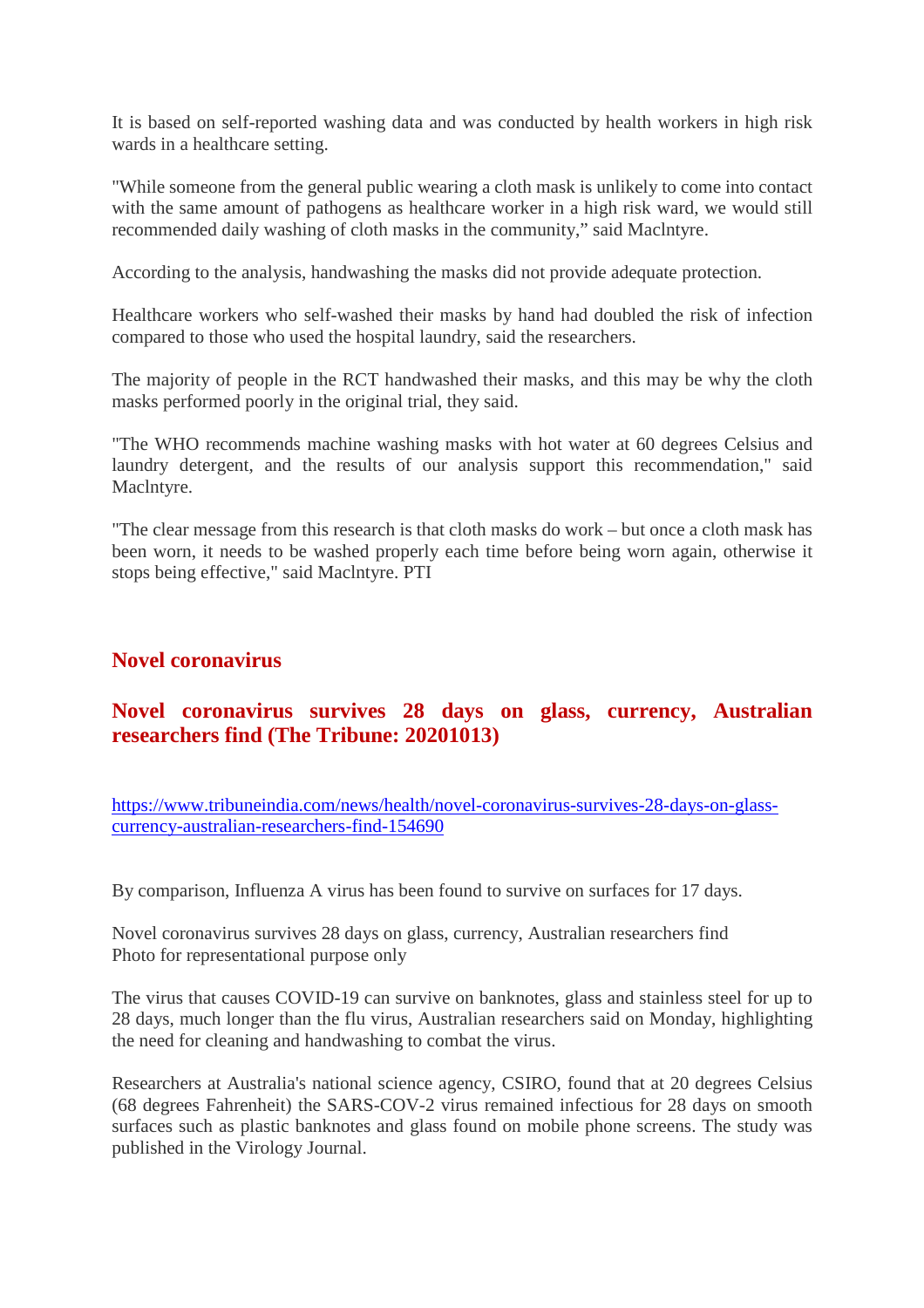By comparison, Influenza A virus has been found to survive on surfaces for 17 days.

CSIRO's research involved drying virus in an artificial mucus on a range of surfaces at concentrations similar to samples from COVID-19 patients and then extracting the virus after a month.

Experiments done in controlled laboratory environments at 20, 30 and 40 degrees C showed that the survival time declined as the temperature increased.

"Establishing how long the virus really remains viable on surfaces enables us to more accurately predict and mitigate its spread and do a better job of protecting our people," CSIRO Chief Executive Larry Marshall said in a statement.

Proteins and fats in body fluids can also sharply increase virus survival times.

"The research may also help to explain the apparent persistence and spread of SARS-CoV-2 in cool environments with high lipid or protein contamination, such as meat processing facilities, and how we might better address that risk," said Trevor Drew, director of the CSIRO's Australian Centre for Disease Preparedness.

Australia has fared much better than most other rich nations in combating COVID-19, with a total of about 27,000 infections and 898 deaths in a population of 25 million.

The epicentre of the country's second wave of infection, Victoria state, reported 15 new cases on Monday, well shy of a target of less than five which the government has set for the easing of a hard lockdown in the state capital Melbourne.

New South Wales, the most populous state, reported six new cases on Monday, five of whom were returned travellers in quarantine.—Reuters

#### **Hand-sanitisers**

#### **Excessive use of hand-sanitisers may boost antimicrobial resistance, warns AIIMS (The Tribune: 20201013)**

https://www.tribuneindia.com/news/health/excessive-use-of-hand-sanitisers-may-boostantimicrobial-resistance-warns-aiims-153824

By 2050, about 10 million human lives can be at risk every year if we do not manage the increasing drug resistance, say experts

Excessive use of hand-sanitisers may boost antimicrobial resistance, warns AIIMS Photo for representational purpose only.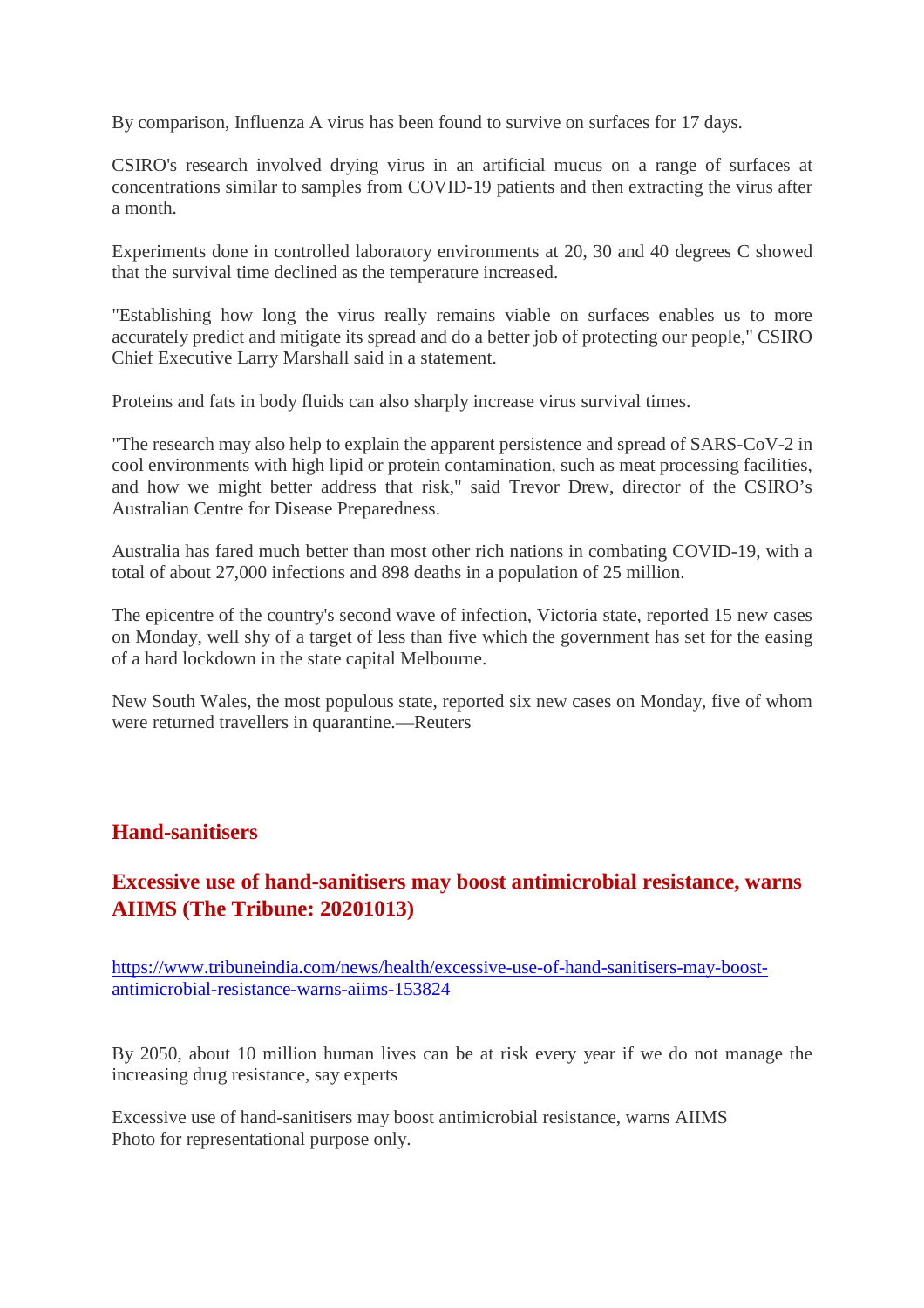Increased usage of antibiotics during Covid-19 can lead to more antimicrobial resistance, health experts of the All India Institute of Medical Sciences said, adding that the widespread use of hand-sanitisers and antimicrobial soaps can further worsen the situation.

Antimicrobial resistance is the ability of a pathogenic microbe to develop a resistance to the effects of an antimicrobial medication. It has been estimated that by 2050, about 10 million human lives could be at risk every year if drug resistance is not managed.

Various aspects of antimicrobial resistance were discussed in a two-day international webinar on antibiotic resistance jointly organised by the All India Institute of Medical Sciences and American Society for Microbiology.

The webinar was organised by Dr Rama Chaudhry, Professor and Head of AIIMS's Department of Microbiology, International Ambassador of American Society for Microbiology to India and her team – Dr Bimal Kumar Das, Dr Sarita Mohapatra, Dr Gagandeep Singh, Dr Hitender Gautam and Dr Nishant Verma.

In the webinar, the health experts talked about how the Covid-19 pandemic has jolted the entire world and significantly impacted the focus of health facilities towards antimicrobial resistance.

"It has been estimated that as we reach the year 2050, about 10 million human lives could be at risk every year if we do not manage the increasing drug resistance. The widespread use of hand sanitisers and antimicrobial soaps which has especially increased multifold during the Covid-19 pandemic can worsen the situation," said the experts.

They went on to say that antibiotic-resistant organisms have become rigidly established in our environment with many infections failing to respond to currently available antimicrobials. The antimicrobial resistance has outpaced the development of newer antimicrobials.

The health experts added that there is an urgent need to explore the alternative therapies. "The importance of these non-conventional and alternative therapeutic approaches like bacteriophages, endolysins, nanoparticles, probiotics and antimicrobial peptides are needed."

Antimicrobial resistance is one of the biggest challenges of modern medicine. It mounts problems beyond the geographical as well as species barriers and can transmit from animals to humans.

The webinar was inaugurated by the Guest of Honour and AIIMS Director Randeep Guleria, and Chief Guest Dr Sujeet Kumar Singh, Director of National Centre for Disease Control.

It also covered a vast range of topics from esteemed speakers from the Centre for Disease Control, World Health Organisation, Indian Council of Medical Research, PGIMER Chandigarh, and IIT Roorkee.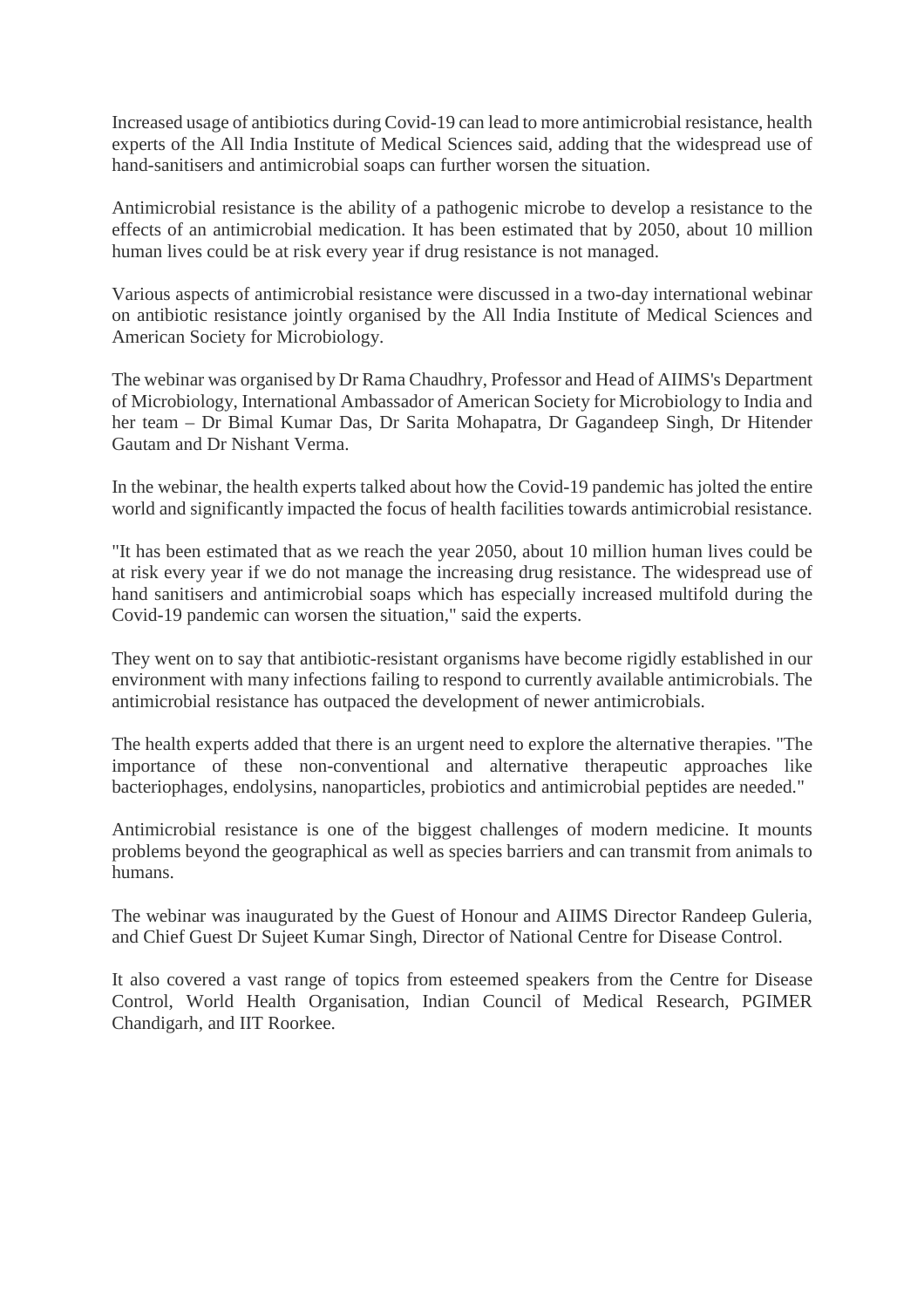#### **Covid-19: What you need to know today (Hindustan Times: 20201013)**

#### https://epaper.hindustantimes.com/Home/ArticleView

What explains the coronavirus disease's trajectory in Mumbai, Chennai, Delhi, Hyderabad, and Bengaluru? All five cities, among India's largest and most important, have been badly hit by the viral disease – and all five would appear to be witnessing a prolonged run of the disease, with some ebbs and flows. This columnist has hypothesised about this in the past, proffering factors such as population density as a possible explanation. A recent (October 5) article in peer reviewed journal Nature Medicine by Benjamin Rader from the Boston University's School of Public Health, Samuel V Scarpino from the Network Science Institute at Boston's Northeastern University, Moritz Kramer at the Department of Zoology at Oxford University, and others, claims that the "degree to which cases of Covid-19 are compressed into a short period of time (peakedness of the epidemic) is strongly shaped by population aggregation and heterogeneity". It adds that "epidemics in crowded cities have larger total attack rates than [in] less populated cities", that "in general, epidemics in coastal cities were less peaked and larger and more prolonged", and that infection trajectories in rural areas were likely to be peaked.

This could explain why some cities see sharp spikes (or peakedness as the researchers term it; this typically happens in less crowded and less heterogeneous cities, according to the study), while others, such as the Indian cities named above (crowded, and where a heterogeneous population tends to move about), see prolonged attacks. In some ways, this is vindication of the density hypothesis – densely populated cities do tend to see extended runs of the pandemic according to the study – but it is also much more. That is because the study also looks at socalled mean crowding (a measure of both density and its variation across an area), mobility data (sourced from Google in some cases), and applies a mathematical model to calculate the epidemic's peakedness within cities. The model even took into account the impact of lockdowns or other restrictions put in place to slow the spread of the disease.

The study's authors explain that this "multivariate model" successfully explained trajectories of the coronavirus disease in Chinese cities and Italian provinces. But that's not the most interesting part of the study. That would be the fact that the researchers went on to apply the model to 310 cities around the world and calculated their "predicted epidemic peakedness". This is a number between 0 and 1, where a number closer to 1 shows high peakedness, and a number closer to zero a prolonged run of the pandemic. In this case, spike (or peakedness) should not be confused for actual numbers. A spike refers to a sudden rise and an equally sudden fall in cases; a prolonged outbreak refers to an extended run for the disease. It's easy to see how the latter could witness higher daily cases, say, than the former.

So, what do the predictive scores show?

New York has a score of 0.0035. Mumbai's is 0.011. Delhi's is actually lower than Mumbai's at 0.008. Hyderabad's score is 0.012. Chennai is at 0.016. Kolkata at 0.011. The researchers do not appear to have calculated the score for Bengaluru, but given the pattern of scores of other Indian cities, it is easy to see what it could be.

One of my first reactions after going through the study was that it would be interesting to see it redone with more data (from more cities). The researchers seem to think so too. "As with all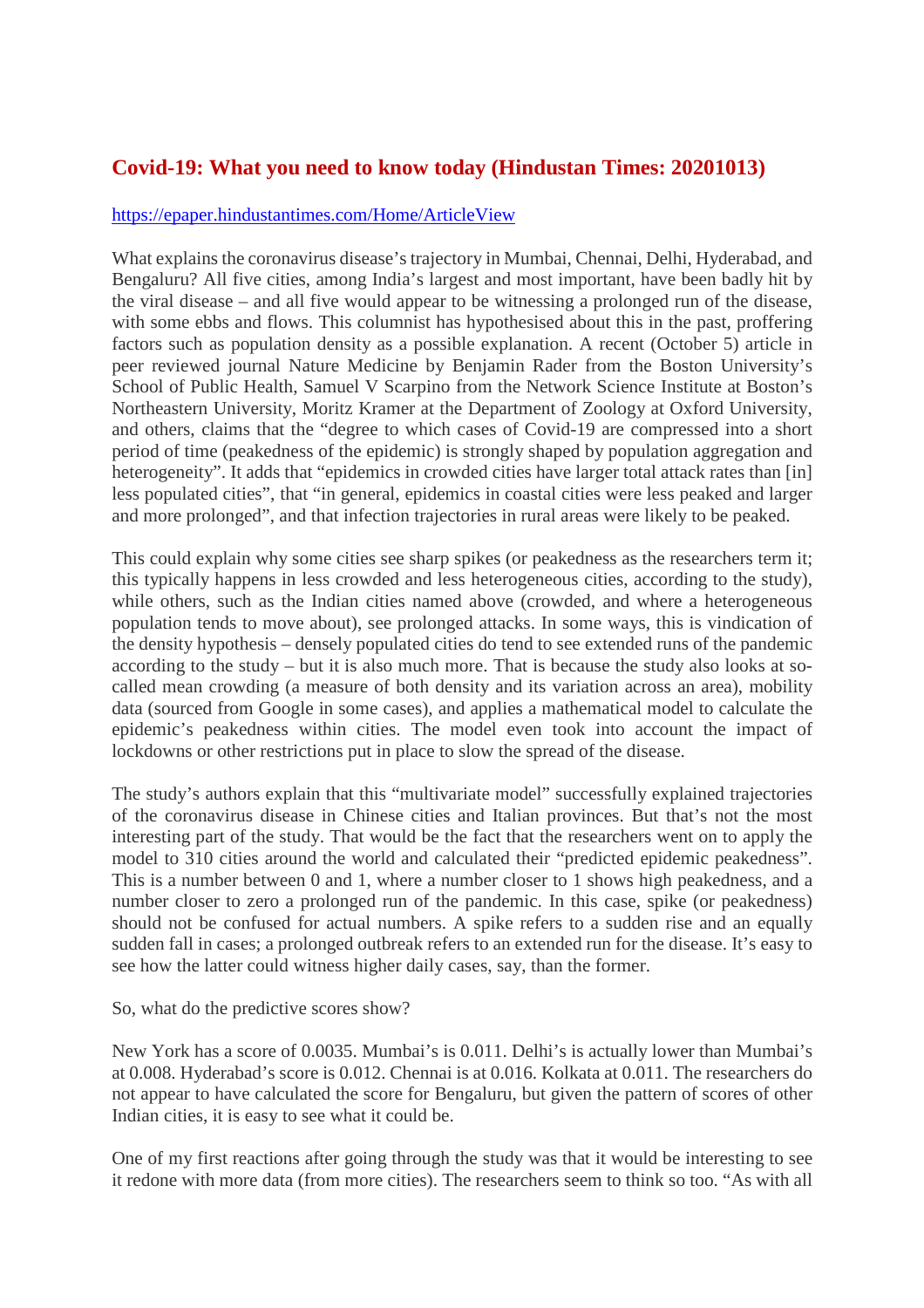modelling studies, further data generated during the epidemic might change our parameter estimates, and large-scale serological data would help verify our findings."

That it would – and it's another reason why India should carry out widespread antibody tests at regular intervals to assess the spread of the disease

#### **Clinical, management guidelines'**

#### **'COVID-19 needs national-level clinical, management guidelines' (The Hindu: 20201013)**

https://www.thehindu.com/news/cities/Hyderabad/covid-19-needs-national-level-clinicalmanagement-guidelines/article32837388.ece

Make it clear all that medication should be only under doctors' supervision as irrational consumption of drugs can cause irreversible harm, warn health experts

There is an urgent need to establish clinical and management guidelines at the national level so that more efficacious and less harmful medicines are used for COVID-19 treatment. Guidelines should explicitly mention at what stage of the infection a specific drug should be given and it should be made clear all that medications should be 'ONLY' under medical supervision, say public health experts.

#### **Testing,**

#### **Testing, tracing should go hand in hand, says Dr. G.V.S. Murthy (The Hindu: 20201013)**

https://www.thehindu.com/news/cities/Hyderabad/testing-tracing-should-go-hand-inhand/article32838036.ece

PHFI's IIPH-Hyderabad Director Dr. G.V.S. Murthy reiterated testing and tracing for COVID-19 should go "hand in hand". There was an initial thrust on contact-tracing protocols but the surge of positive cases simply overwhelmed the health systems — already strained due to shortage of personnel, and the effective tracing has therefore faltered. "This could have been avoided if the governments concerned had called upon other staff and community leadership, trained them and equipped them for contact tracing. Unfortunately, this has not happened and only testing was ramped up and tracing given a short shrift," he points out.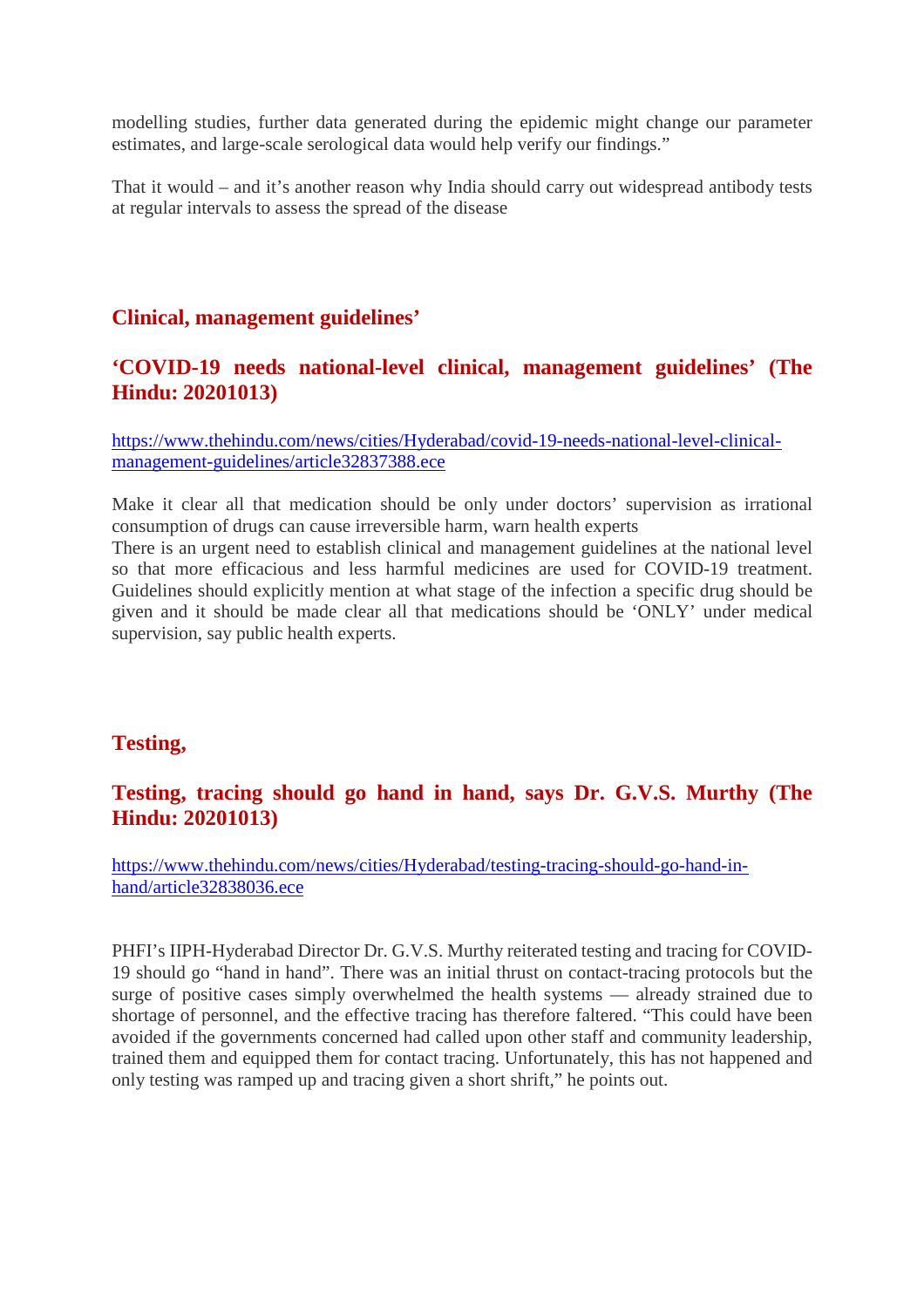#### **Coronavirus | Antibody cocktail (The Hindu: 20201013)**

#### **Coronavirus | Antibody cocktail given to Donald Trump may protect against COVID-19, says study**

https://www.thehindu.com/sci-tech/science/coronavirus-antibody-cocktail-given-to-donaldtrump-may-protect-against-covid-19-says-study/article32822614.ece

Further research in multiple animal models is needed.

The experimental antibody cocktail which U.S. President Donald Trump received when he tested positive for COVID-19 offers benefits against the novel coronavirus infection, according to a new study in animal models which provides more evidence of the clinical potential of the therapeutic.

#### **Anxiety, insomnia**

#### **Moms facing mild to high levels of Covid-19 anxiety, insomnia: Study (New Kerala: 20201013)**

https://www.newkerala.com/news/2020/180104.htm

In a major study, researchers have found that many mothers are experiencing an increase in insomnia severity and mild-to-high levels of acute Covid-19 anxiety and insomnia.

"In the study, we addressed consequences of the Covid-19 pandemic and home confinement on maternal anxiety, insomnia, as well as reports of sleep problems among children," said study author Liat Tikotzky from Ben-Gurion University in Israel.

The results, published in the Journal of Sleep Research, indicated that maternal clinical insomnia during Covid-19 more than doubled to 23 per cent during the pandemic, compared with only 11 per cent before the pandemic.

Approximately 80 per cent of mothers also reported mild to high levels of current Covid-19 anxiety.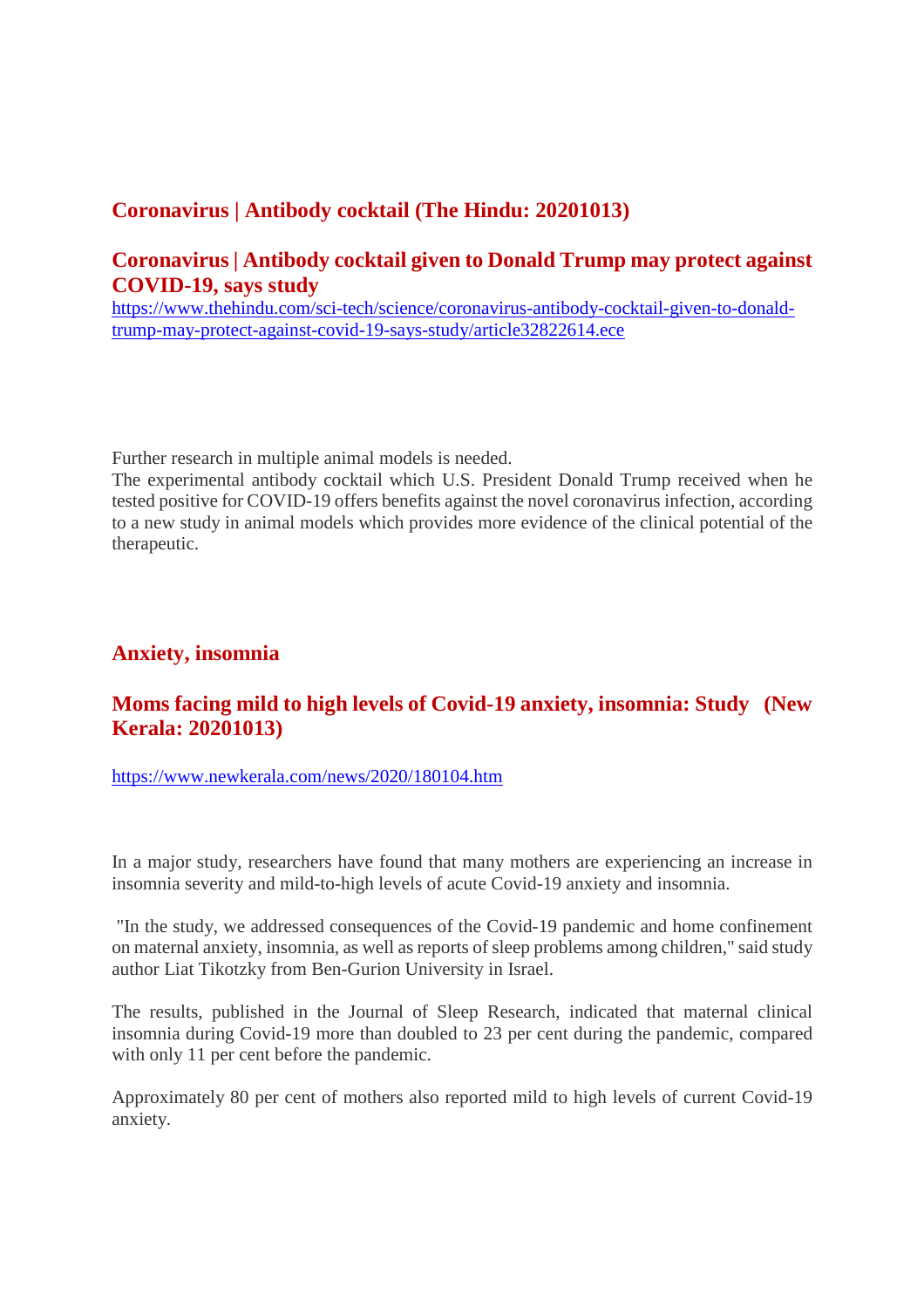In the study, mothers were asked to complete a self-reporting questionnaire with reference to two time points (a) retrospectively one to two months before the Covid-19 outbreak in Israel, and (b) during home confinement.

The researchers then computed a score representing the mother's perception of change in her sleep quality.

"We further observed that mothers who reported an increase in insomnia symptoms had significantly higher levels of acute Covid-19 anxiety than mothers who reported no change in insomnia symptoms," the authors wrote.

Moreover, the researchers found that about 30 per cent of mothers reported a negative change in their child's sleep quality and a decrease in sleep duration.

However, it is important to note that the majority of mothers reported no change in their child's sleep quality, duration, arrangement, and their perception of child's sleep as problematic, the researchers said.

Moreover, 12 per cent of mothers even reported a positive change in their child's sleep quality, and 25 per cent reported an increase in sleep duration.

Finally, the researchers observed that mothers who reported higher scores of insomnia were also more likely to report that their children had poorer sleep quality and shorter sleep duration.

This is consistent with previous studies demonstrating significant links between maternal and child sleep quality during normal times.

The findings emphasize the importance of further exploring familial resiliency factors that may explain the different patterns of responses in children's and mothers' sleep during times of crises.

#### **Pregnancy**

#### **Women more prone to constipation during pregnancy: Study (New Kerala: 20201013)**

https://www.newkerala.com/news/2020/180092.htm

Women are two-three times more likely to suffer from constipation during pregnancy and right after childbirth than at any other time in their life, warn researchers.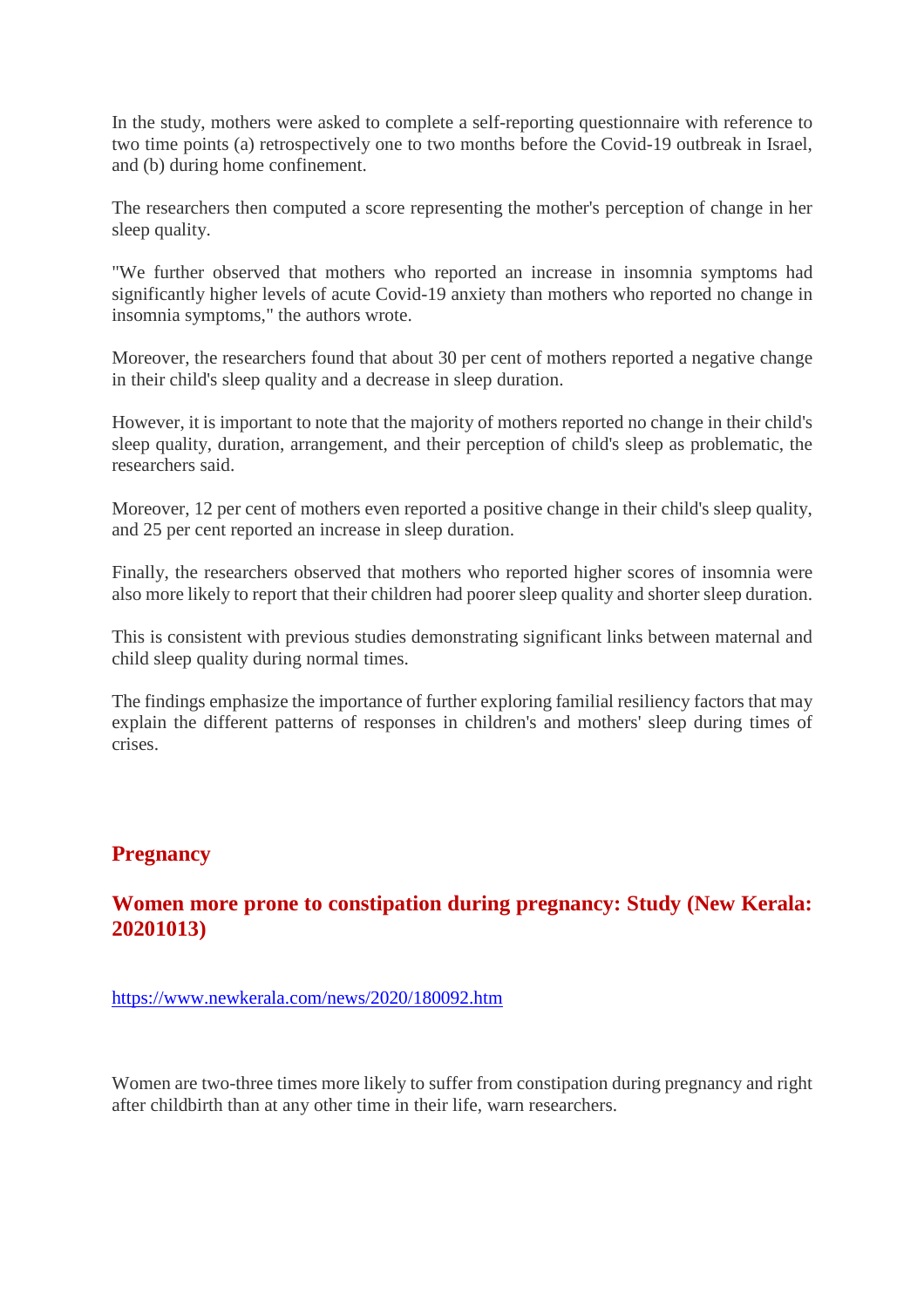Constipation is common, and the risk of infrequent bowel movement is increased by diet that is low in fibre. It becomes more common with age, and women tend to have constipation more often than men.

"However, constipation-related problems subside surprisingly quickly after delivery," said study lead author Moona Kuronen from the University of Eastern Finland.

Published in the International Journal of Obstetrics iamp; Gynaecology (BJOG), the new study focuses on the incidence of constipation in the second and third trimester, as well as immediately after vaginal and caesarean delivery.

The research team explored the incidence of constipation and other gastrointestinal problems in more than 1,000 fertile age women.

The study found that 44 per cent of women have constipation in the second trimester, and 36 per cent in the third.

The incidence of constipation after vaginal delivery increases to 47 per cent, and as many as 57 per cent of women who had a caesarean delivery reported gastrointestinal problems and constipation.

According to the researchers, the percentages are surprisingly high and, since gastrointestinal problems have an effect on both physical and mental well-being, their prevention should be discussed in pre-natal clinics early on in pregnancy.

Severe constipation increases the risk of haemorrhoids, urinary and faecal incontinence, and pelvic organ prolapse.

"Constipation during pregnancy is more common in women who have suffered from it already before pregnancy, or during their possible earlier pregnancy," Kuronen said.

According to the researchers, daily exercise, eating a balanced diet that is rich in fibre, and drinking enough fluids are the most important ways to prevent constipation.

In pregnancy, placental hormones cause bowel movements to slow down, and the growing uterus can make it difficult to pass stool normally. In addition, pregnancy changes the way fluids get absorbed from the gut.

If lifestyle changes aren't enough to alleviate constipation, laxatives (substances that loosen stools and increase bowel movements) may be needed.

One of the new discoveries of the study is that normal bowel function is restored quickly after childbirth.

"Our findings show that constipation and other gastrointestinal problems are very common. This is why it is important to invest in their prevention and treatment, and in the related counselling, both during pregnancy and after childbirth," the authors wrote.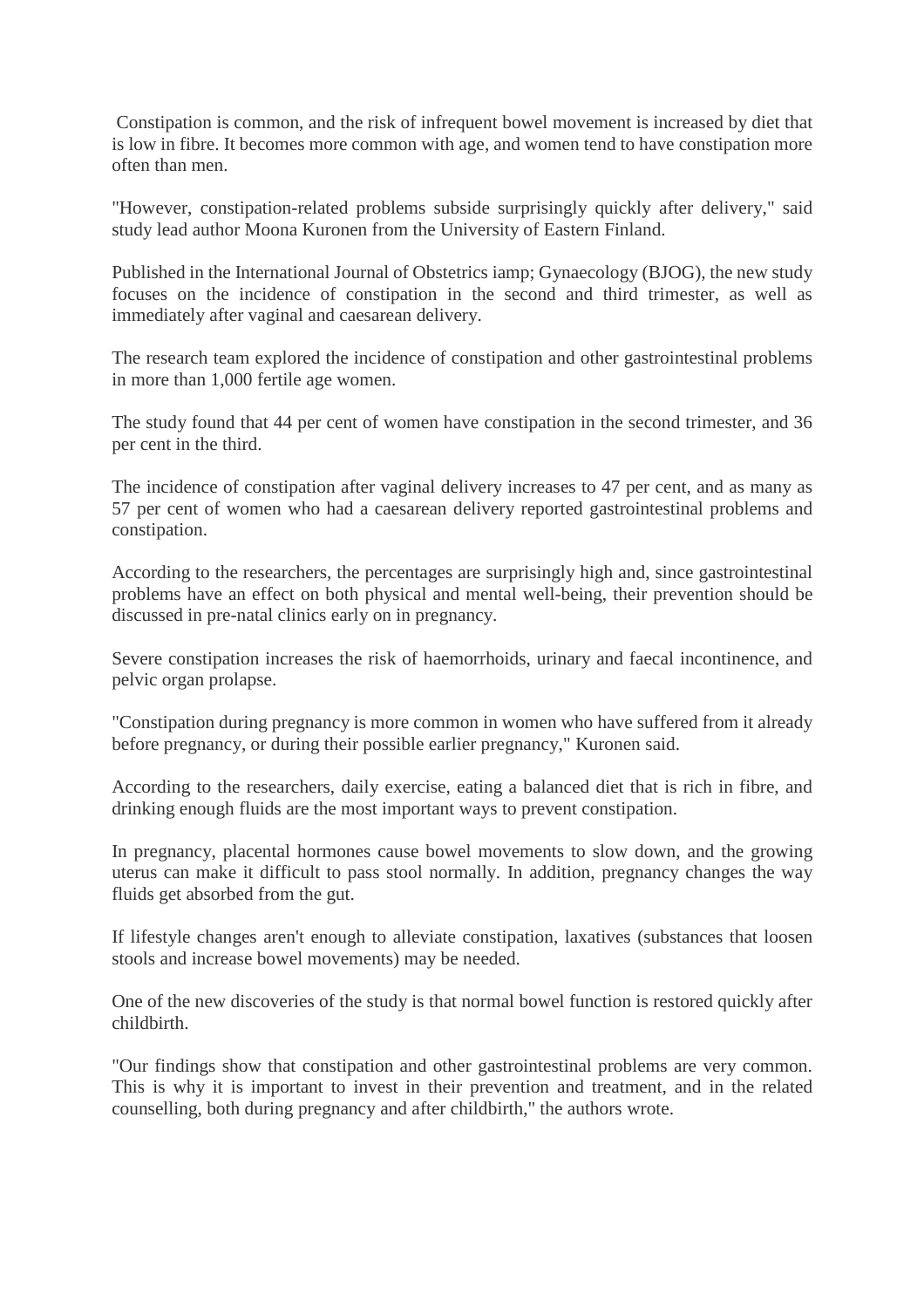#### **Bariatric surgery**

#### **Bariatric surgery cuts pancreatic cancer risk in obese patients: Study (New Kerala: 20201013)**

#### https://www.newkerala.com/news/2020/180064.htm

Researchers have found that weight loss or bariatric surgery significantly cuts the risk of developing pancreatic cancer in people who are obese with diabetes.

The study, published in the UEG Journal, analysed 14,35,350 patients with concurrent diabetes and obesity over a 20-year period.

A total of 10,620 patients within the study had undergone bariatric (weight loss) surgery, an operation that helps patients lose weight by making changes to the digestive system.

The research found that obese patients with diabetes were significantly less likely to develop pancreatic cancer if they had undergone bariatric surgery.

The majority of patients (73 per cent) that underwent surgery within the study were female.

"Previously, bariatric surgery has been shown to improve high blood sugar levels in diabetic patients and our research shows that this surgery is a viable way in reducing the risk of pancreatic cancer in this growing, at-risk group," said study lead author Aslam Syed, from health care company -- Allegheny Health Network in the US.

The findings are particularly timely, with rates of diabetes, obesity and pancreatic cancer all on the rise.

For pancreatic cancer, cases in the EU increased by 5 per cent between 1990 and 2016 - the highest increase in the EU's top five cancers - with the disease expected to be the second leading cause of cancer death in the near future.

A total of 46,200 people are estimated to die from the disease in Europe in 2020, compared to 42,200 deaths recorded in 2015. The increase in cases is believed to be fuelled by rising rates of obesity and type 2 diabetes.

Syed explained how preventing pancreatic cancer is crucial, with a lack of improvements in the survival of the disease for four decades.

"The average survival time at diagnosis is particularly bleak for this silent killer, at just 4.6 months, with patients losing 98 per cent of their healthy life expectancy. Only three per cent of patients survive more than five years," he said.

Often referred to as the 'silent killer', symptoms of pancreatic cancer - which include pain in the back or stomach, jaundice and unexplained weight loss - can be hard to identify which adds difficulties in diagnosing patients early.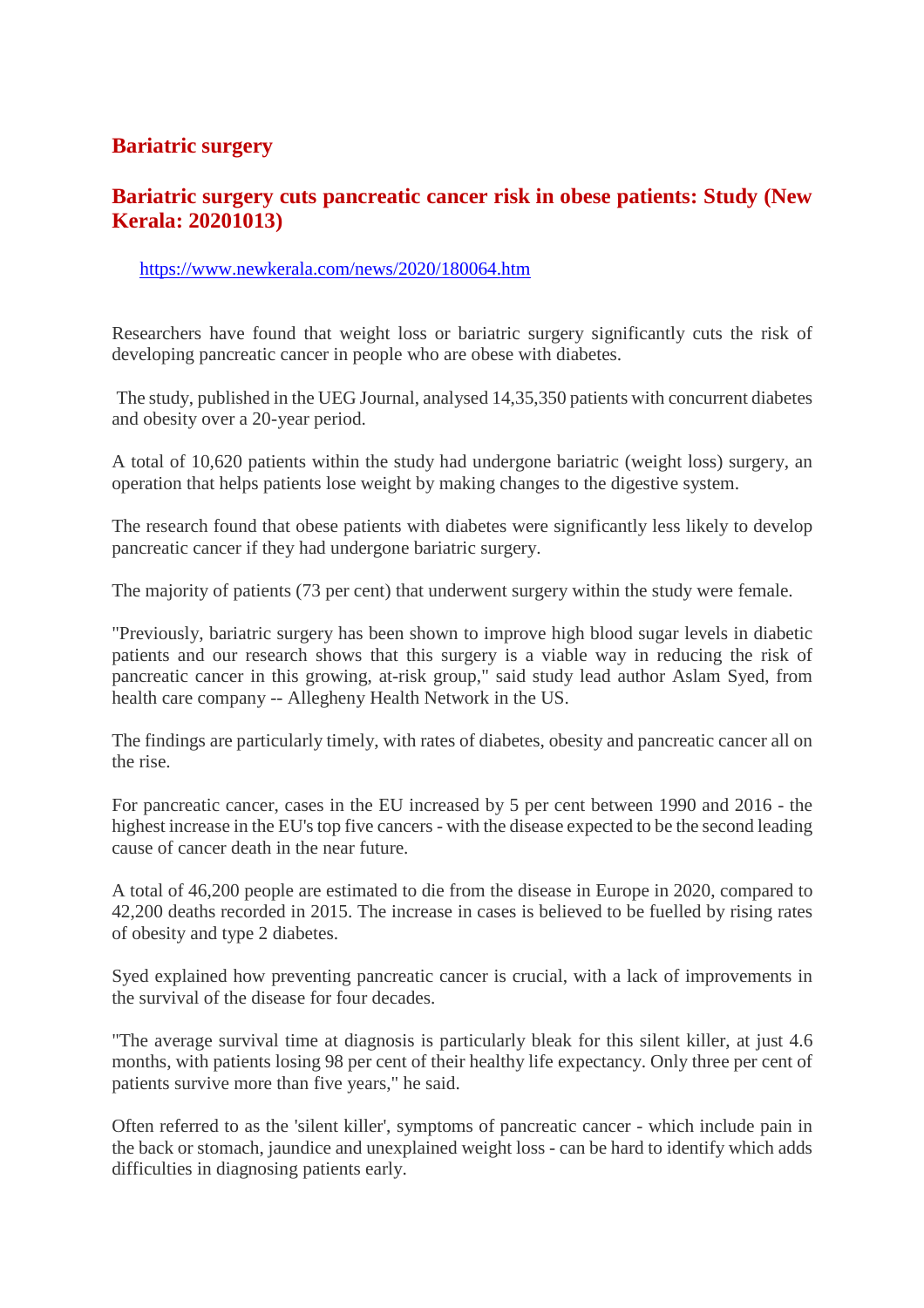"Clinicians should consider bariatric surgery in patients with metabolic disorders, such as diabetes and obesity, to help reduce the risk and burden of pancreatic cancer," Syed noted.

#### **Homoeopathy**

#### **Homoeopathy can do wonders for skin diseases: AYUSH (New Kerala: 20201013)**

https://www.newkerala.com/news/2020/180036.htm

There are many who certify that Homoeopathy can do wonders in cases of skin related viral diseases, Ministry of Ayurveda, Yoga and Naturopathy, Unani, Siddha and Homoeopathy (AYUSH) said on Monday.

A case study published recently in AYUHOM, the Research Journal of the North Eastern Institute of Ayurveda and Homoeopathy, Shillong illustrates this point, mentioned AYUSH.

The case study has been authored by Sangita Saha, Reader, Department of Organon of Medicine and Mahakas Mandal, Post Graduate Trainee, Department of Practice of Medicine, the Calcutta Homeopathic Medical College and Hospital along with Koushik Bhar, Post Graduate Trainee, and the National Institute of Homoeopathy, Kolkata.

Treatment of five patients suffering with five different skin diseases with Homoeopathy has given notable results which give a boost to the conviction of the positive effects of Homoeopathic medicine on such skin disorders.

Skin diseases are numerous and frequently occurring health problems affecting all ages, not only India, but globally also.

The Global Burden of Disease project has shown that the skin diseases continue to be the fourth leading cause of non-fatal disease burden worldwide.

Experts engaged with Homoeopathy treatment opine that Homeopathic approach to common viral skin diseases can be a game changer in offering affordable and effective solutions to a large number of people.

The case study was done on five patients with Wart, Herpes Zoster and Molluscan Contagiosum. Skin warts are benign tumours caused by infection of keratinocytes. Herpes Zoster results from reactivation of varicella-zoster virus (that also causes chickenpox). On the other hand, Molluscan contagiosum is a viral skin infection caused by closely related types of Pox Virus, and is common with children worldwide, especially in warm climates.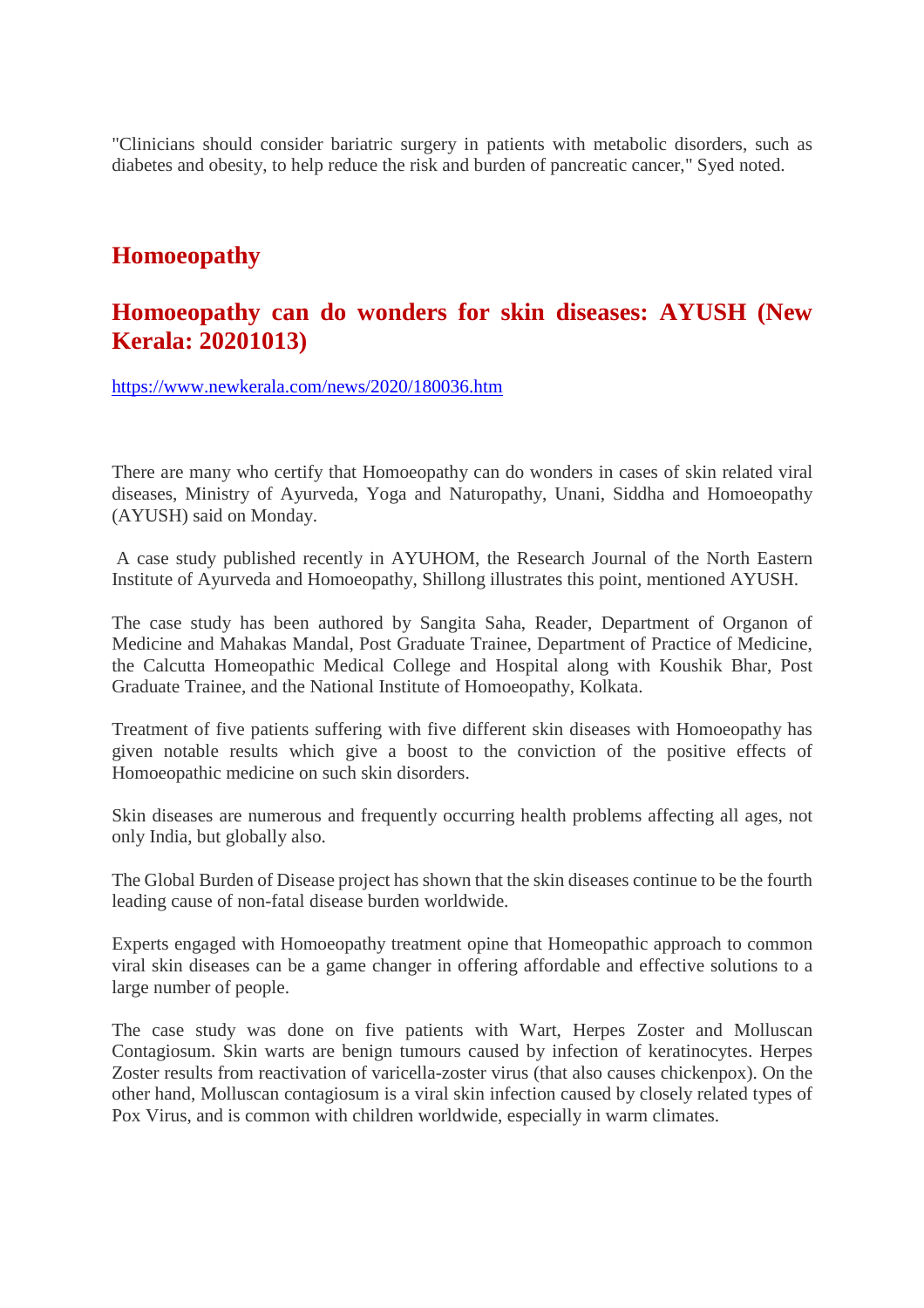"It is known that Homoeopathy treats the patient, not the disease. Thus, the skin manifestations were treated by the means of internal medication following the principles of Homoeopathy, in these cases. And the results are extremely encouraging," the Ministry said.

After applying the indicated medicines as per the guidelines of Organon of Medicine and in different phases as per the susceptibility of each individual patient, it has come out that the medicines were able to not only remove the skin lesion efficiently, but also to provide relief to the associated symptoms of the patient.

"Not only that, none of the patients complained about any adverse effect during the treatment."

The case studies can be considered as a pilot project, said the Ministry, adding randomised controlled trials with larger sample size can be taken up in the next stage so that conclusive evidence on the healing power of Homoeopathy for viral skin diseases can be generated.

#### **Asthma, food allergies**

#### **Asthma, food allergies during childhood associated with increased risk of IBS(New Kerala: 20201013)**

https://www.newkerala.com/news/2020/179969.htm

Asthma and food hypersensitivity during childhood is associated with an increased risk of having irritable bowel syndrome around the age of 16, a new study presented today at UEG Week Virtual 2020 has found.

The research, conducted at the University of Gothenburg and the Karolinska Institute in Stockholm, Sweden, analysed the health of 2,770 children from birth to the age of 16.

Those with IBS at 16 were almost twice as likely to have had asthma at the age of 12. Almost half of children with IBS at 16 reported food hypersensitivity at 12 years. The research also showed that asthma, food hypersensitivity and eczema were all associated with an increased risk of concurrent IBS at 16 years.

The population-based cohort study was led by Dr Jessica Sjolund from the Institute of Medicine at the University of Gothenburg, Sweden.

"The associations found in this large study suggest there's a shared pathophysiology between common allergy-related diseases and adolescent irritable bowel syndrome. We knew that allergy and immune dysregulation had been suggested to play a role in the development of irritable bowel syndrome, but previous studies on allergy-related diseases and irritable bowel syndrome are contradictory," she said.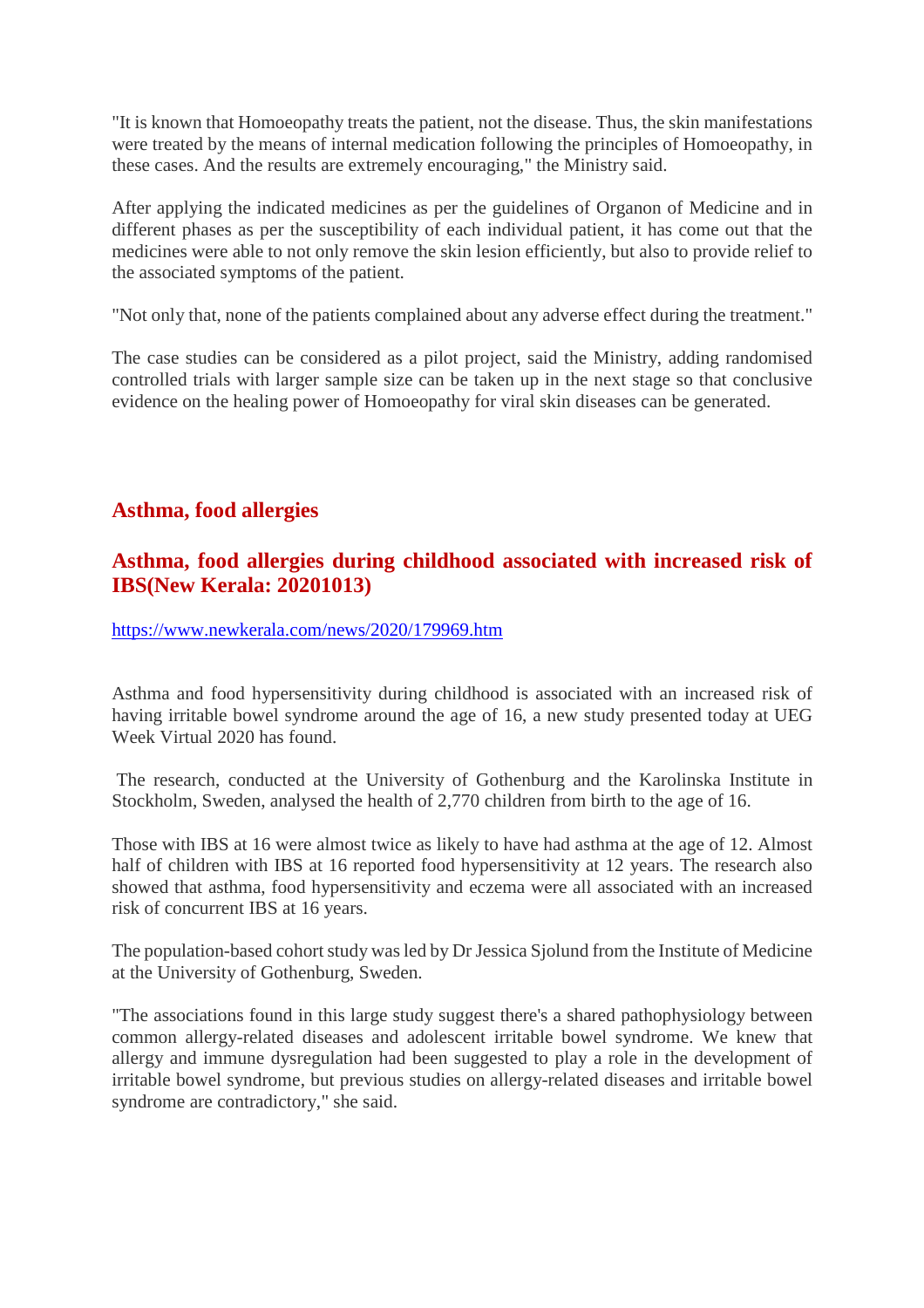"This knowledge could open up for developing new treatment methods for adolescent IBS, targeting processes of low grade inflammation seen in these allergy-related diseases," she added.

During the study, children and parents were asked to complete questionnaires regarding asthma, allergic rhinitis, eczema and food hypersensitivity at ages 1, 2, 4, 8, 12 and 16 years. At 16, children answered questions based on the Rome III Questionnaire on Pediatric Gastrointestinal Symptoms, allowing participants to be categorised into IBS, functional abdominal pain and function dyspepsia groups.

IBS affects more than one in ten people and is the most common functional gastrointestinal disorder. It can be extremely disabling for patients, with abdominal cramps, bloating, diarrhoea or constipation. There are often difficulties in diagnosing functional gastrointestinal disorders like IBS, and just one in three people with symptoms of IBS or constipation consult a healthcare professional.

Hans Tornblom, who was involved in the research and is one of Europe's leading IBS experts, comments, "Even though functional gastrointestinal disorders are common, many patients are, unfortunately, negatively stigmatised and labelled. The fact that many IBS sufferers do not seek medical advice should be of great concern. As well as dedicating resources to improve the physical elements of living with disorders like IBS, care and investment must be committed to providing psychological and emotional support for patients so they are comfortable in seeking medical advice."

#### **कोरोना**

#### **कोरोना पर पूरेदेश सेखुशखबरी लेिकन केरल. प. बंगाल समेत येचार राय देरहेहटशन (Navbharat Times: 20201013)**

https://navbharattimes.indiatimes.com/india/these-four-states-are-still-cause-of-concern-oncorona/articleshow/78631295.cms?story=2

Covid Cases in India : भारत में कोविड-19 करीब-करीब एक महीने पहले ही अपने पीक पर पहंच गया था। 17 सितंबर को जब नए कोरोना केसों का साप्ताहिक औसत 93,199 पर पहुंच गया तब इसकी संख्या धीरे-धीरे घटने लगी। बड़ी बात यह है कि इस दौरान कोविड टेस्ट की संख्या में लगातार वृद्धि हुई है। 17 सितंबर को 10.6 लाख टेस्ट हुए थे तो 10 अक्टूबर इसकी संख्या 11.3 लाख पर पहुंच गई। देश में अभी प्रति  $10$  लाख की आबादी के लिहाज से  $84$  टेस्ट हो रहे हैं। एक महीने पहले यह  $79$  का था।

these four states are still cause of concern on corona

Corona India Latest Updates : कोरोना पर पुरे देश से खुशखबरी लेकिन केरल. प. बंगाल समेत ये चार राज्य दे रहे हैं टेंशन  $Adv: \frac{1}{2}$ फेशन स्टोर पर ऑफर ही ऑफर,  $70\%$  की बंपर छूट

यह कोरोना पर अच्छी खबर तो जरूर है, लेकिन इस पर खुश नहीं हुआ जा सकता क्योंकि भारत रोजाना आने वाले नए कोरोना केसों के मामले में दनिया में नंबर एक है। अक्टूबर में अमेरिका और ब्राजील के संयुक्त आंकड़ों के बराबर अकेले भारत में कोरोना केस थे। चिंता की सबसे बड़ी बात यह है कि चार बड़े राज्यों में रोजाना आने वाले नए कोरोना केसों की संख्या लगातार बढ़ ही रही है। इनमें भी दो राज्य- केरल और कर्नाटक की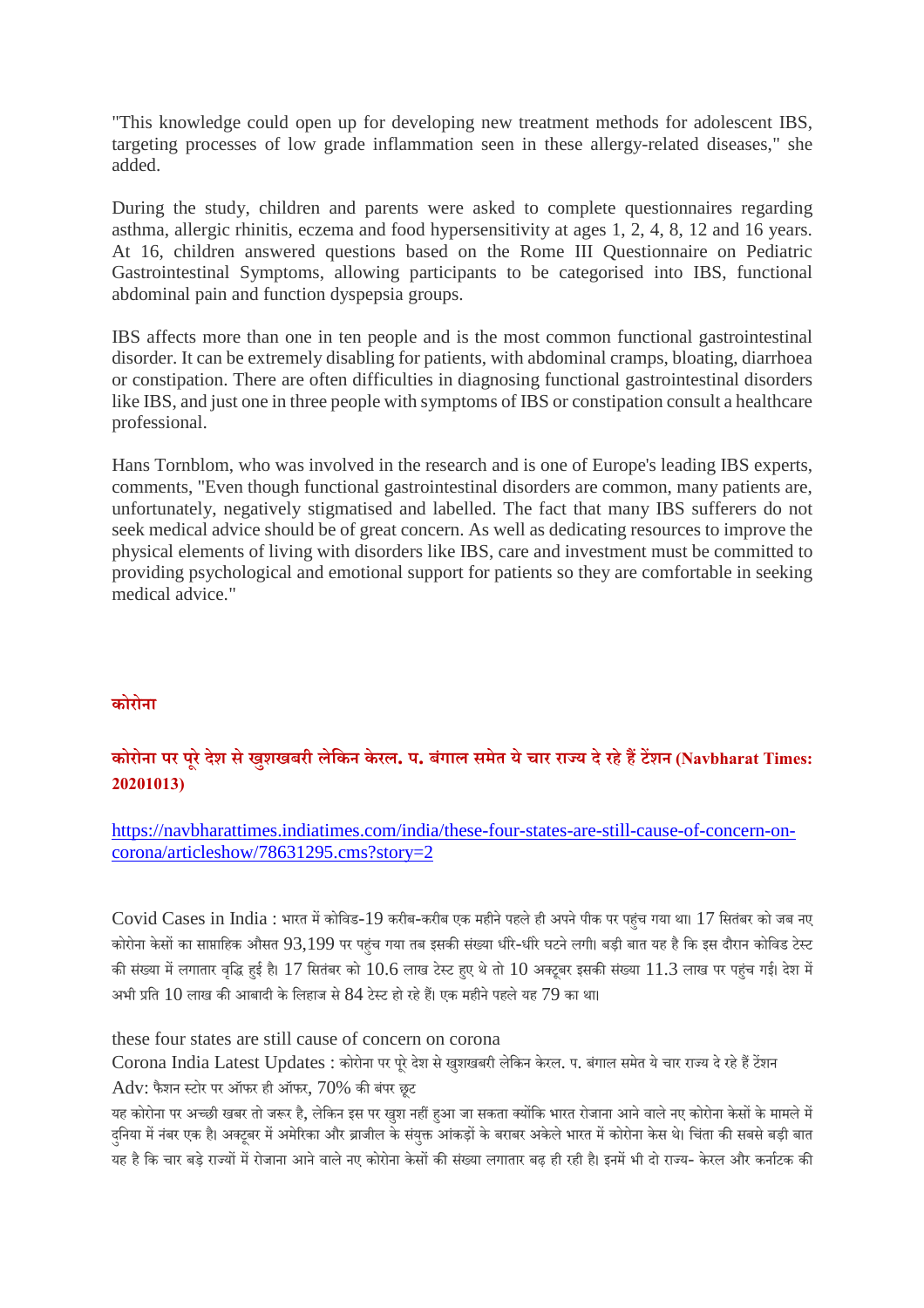स्थिति ज्यादा ही गंभीर है। त्योहारी मौसम शुरू हो रहा है, ऐसे में किसी तरह की लापरवाही से देश में कोरोना की दूसरी लहर शुरू हो सकती है। उधर, सर्दियां आ रही हैं और वायु प्रदुषण बढ़ने का खतरा है। ऐसे में कोरोना संक्रमण पर काबू नहीं पाया गया तो यह बेहद भयावह रूप धारण कर सकता ह।ै

केरल और कर्नाटक में कोरोना की तेज रफ्तार

देश के ज्यादातर राज्यों में कोरोना का पीक खत्म हो गया दिखता है, लेकिन 30 सितंबर से सात राज्यों एवं केंद्रशासित प्रदेशों में औसत रोजाना नए केसों की संख्या बढ़ रही है। इनमें चार बड़े राज्य हैं जहां हर दिन  $2,\!000$  से ज्यादा नए कोविड- $19$  के मरीज सामने आ रहे हैं। ये राज्य हैं कर्नाटक, केरल, प. बंगाल और राजस्थान। यहां रोजाना नए केसों के साप्ताहिक औसत में क्रमशः  $19\%$ ,  $31.5\%$ ,  $8.7\%$  और  $5.1\%$  की दर से वृद्धि हुई है। अन्य तीन राज्य और केंद्रशासित प्रदेशों में शामिल हैं- लद्दाख, मेघालय और नागालैंड। इनमें रोजाना नए केसों का साप्ताहिक औसत क्रमशः 89%, 61.9% और 19.3% कदर सेबढ़ा ह।ै

िचंता बढ़ा रहेकुछ िजले

इन राज्यों में कुछ जिले ऐसे हैं जो विशेष चिंता के सबब बने हुए हैं। मसलन, केरल के तीन जिलों में इस महीने के पहले 11 दिनों में कोरोना केस करीब  $60\%$  बढ़ गए हैं। इस महीने कोझीकोड में  $62.2\%$ , त्रिसुर में  $61.9\%$ , कोल्लम में  $57.9\%$  केस बढ़ गए। उसी तरह, कर्नाटक के चित्रदुर्ग में 37.2%, कोडागु में 32.2% और तुमाकुरू में 28.7% केस बढ़े। वहीं बात प. बंगाल की हो तो झारग्राम में 38.%, बीरभुम में  $20.3\%$  और नादिया जिले में  $19.5\%$  कोरोना केस इस महीने बढ़ गए। उधर, राजस्थान के गंगानगर में  $44.4\%$ , बीकानेर में  $40.3\%$  जबकि भीलवाड़ा में  $30.8\%$  मामले बढ़ गए।

टेस्टिंग में प. बंगाल का हाल सबसे बुरा

कोरोना केस के बढ़ने के साथ-साथ कोविड टेस्टिंग में भी वृद्धि हो रही है, लेकिन आंकड़े बताते हैं कि टेस्टिंग की वृद्धि दर एकसमान नहीं है। दिल्ली, महाराष्ट्र, असम और बिहार में कोरोना मरीजों की संख्या घटी तो टेस्ट भी कम कर दिए गए। वहीं, तमिलनाडु और उत्तर प्रदेश अपने यहां कोरोना केस घटने के बावजूद टेस्टिंग बढ़ा रहे हैं। पंजाब और तेलंगाना में टेस्टिंग न घटी है और न बढ़ी है, हालांकि इन दोनों राज्यों में कोरोना केस घटे हैं। सबसे दयनीय हालत प. बंगाल की है जहां कोरोना केस बढ़ने के बावजूद टेस्ट कम कर दिए गए हैं।

कोरोना पंजाब में सबसे घातक, महाराष्ट्र में सबसे ज्यादा मरे

भारत इस महीने कोविड-19 महामारी से मरने वालों की तादाद के मामले में भी दुनिया में नंबर वन है। राष्ट्रीय स्तर पर पेश किए गए आंकड़े में क्षेत्रीय विषमता को छिपाया गया है। सिर्फ तीन राज्यों में कोविड मरीजों की मौत की दर  $2\%$  से ज्यादा है। पंजाब में कोरोना हर  $1,\!000$  मरीज में से 31 को मौत की नींद सला रहा है तो महाराष्ट्र में यह औसत क्रमशः 26 और 24 का है। हालांकि, महाराष्ट्र में सबसे ज्यादा कोरोना मरीजों की मौत हुई है। उसके बाद दिल्ली का नंबर आता है।

ye do rajy puri imandari se kam kar rahe hai ankda sahi bata rahe hai Luqman kadhai center Navbharat Times News App: देश-दुनिया की खबरें, आपके शहर का हाल, एजुकेशन और बिज़नेस अपडेट्स, फिल्म और खेल की दुनिया की हलचल, वायरल न्यूज़ और धर्म-कर्म... पाएँ हिंदी की ताज़ा खबरें डाउनलोड करें  $\operatorname{NBT}$  ऐप लेटेस्ट न्यूज़ से अपडेट रहने के लिए  $\operatorname{NBT}$  फेसबुक पेज लाइक करें